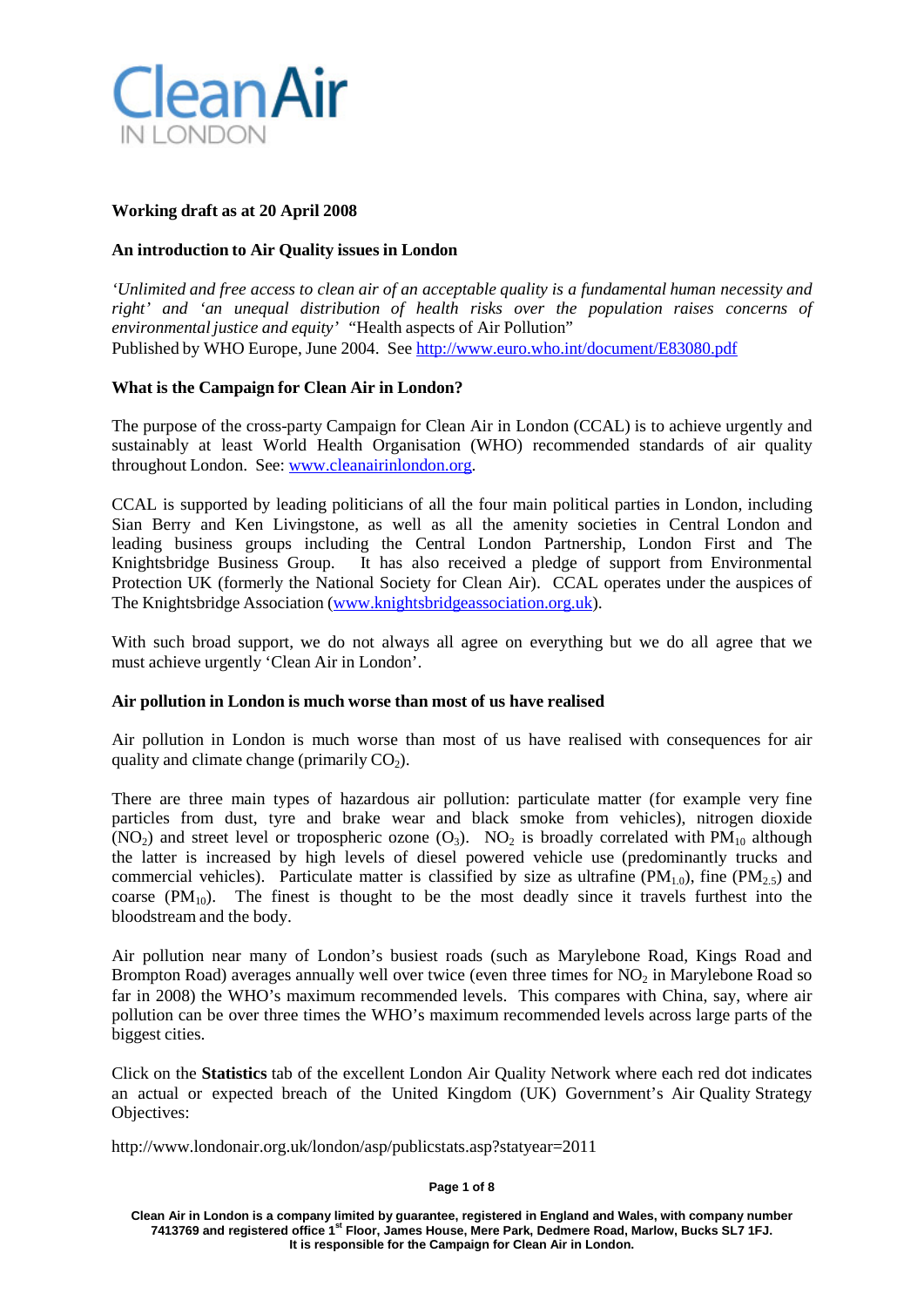

Bear in mind that the monitoring sites shown rarely measure the full range of air pollutants and they may be sited several hundred metres from the worst local "hotspots". One "Roadside" monitoring station sits in a bush in the Wildlife Garden of the Natural History Museum.

The WHO recommends a maximum number of peak average hourly (for  $NO_2$ ) and daily (for  $PM_{10}$ ) exposure levels to protect human health from short term peaks of air pollution e.g. shoppers, those sitting in roadside restaurants and others. Already, in the first 15 weeks of 2008 [to 18 April], Marylebone Road, Kings Road and Brompton Road have experienced 209, 42 and 147 hours respectively of NO<sub>2</sub> over 200 micrograms per cubic metre ( $\mu$ g/m<sup>3</sup>) compared to the maximum recommended number of 18 hours only for a whole year i.e. breaches are taking place 'daily' instead of 'monthly'.

Transport for London's consultation document on the Low Emission Zone (LEZ) stated that some 1.37 million people would be exposed to more than the WHO's maximum recommended annual mean for  $NO<sub>2</sub>$  in 2008 and still 625,000 people by 2012 unless further action was taken (such as the LEZ).

A recent European Environment Agency (EEA) report called "Air pollution in Europe 1990- 2004" stated in its overall Executive Summary that "Ambient concentrations of particulate matter and ozone in the air [in Europe] have not shown any improvement since 1997 despite the decrease in emissions. This might be due to meteorological variability and growing long- distance transport of pollutants".

The evidence from the summer smogs of 2003 and 2006 is that air quality will deteriorate as climate change causes warming unless additional mitigation action are taken that anticipate this rising trend.

## **Does it matter that air pollution in London is this bad?**

Absolutely, yes, it does.

Some 1,031 people are estimated to have died from one form of air pollution alone, called particulate matter, in London in 2005. This grim statistic is more than four times the number of people (i.e. 230) who died in London in the same period from road traffic accidents. It compares also with the 617 people annually who are estimated to have died prematurely from workplace related passive smoking nationally before the recent legislation came into force.

<http://www.bmj.com/cgi/content/full/330/7495/812>

According to a recent WHO report, the UK has the second highest death rate in Western Europe from particulate matter after The Netherlands. London has the worst air pollution in the UK.

[http://www.who.int/quantifying\\_ehimpacts/countryprofilesebd.xls](http://www.who.int/quantifying_ehimpacts/countryprofilesebd.xls)

The European Commission estimates that some 370,000 people per annum die prematurely across Europe from air pollution of which around 350,000 are due to particulate matter. This equates to an average loss of life of some nine months. In some Member States, the average for a whole country is one to two years.

[http://europa.eu/rapid/pressReleasesAction.do?reference=MEMO/07/108&format=HTML&a](http://europa.eu/rapid/pressReleasesAction.do?reference=MEMO/07/108&format=HTML&a%20ged=0&language=EN&guiLanguage=en)

**Page 2 of 8**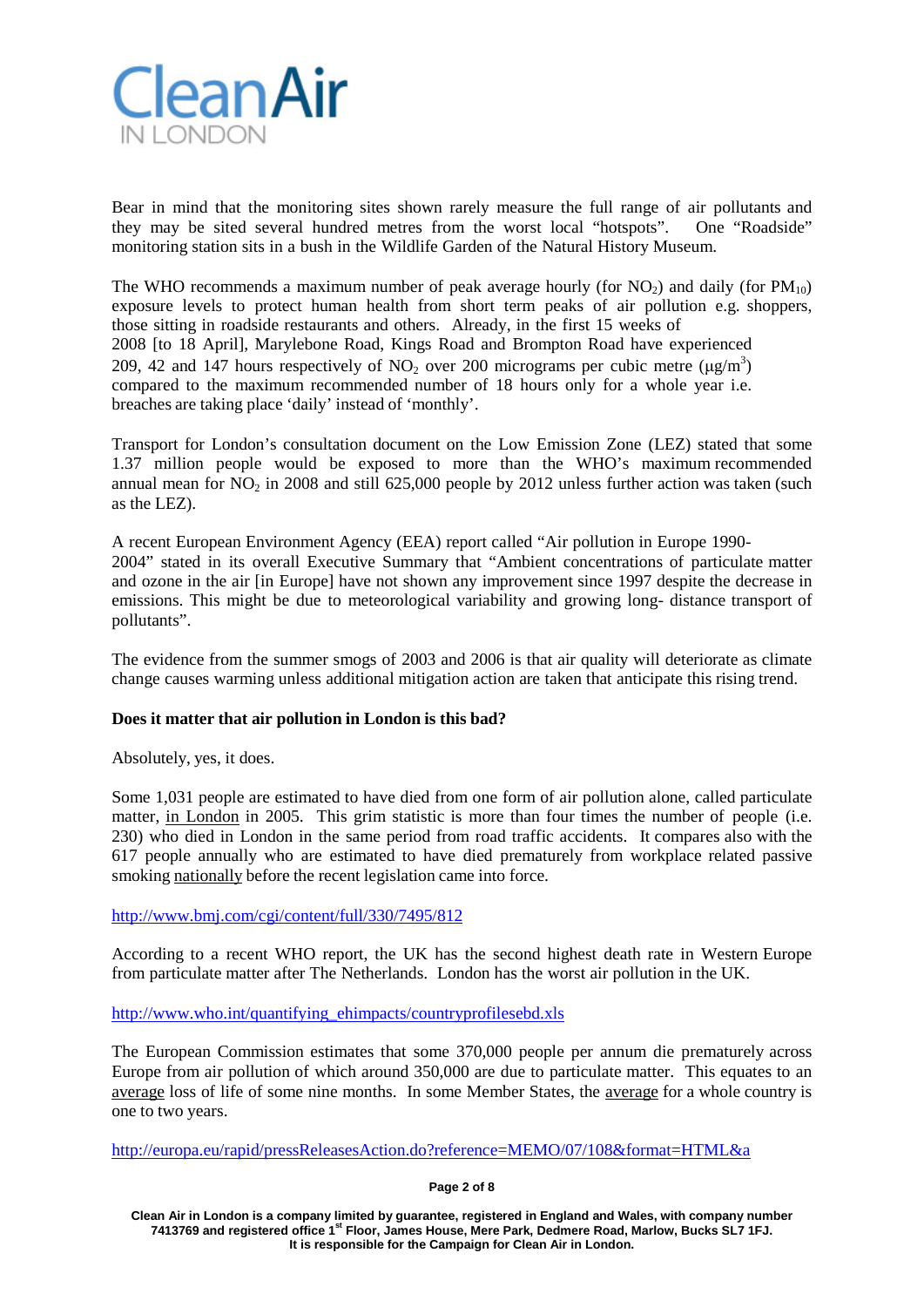

# [ged=0&language=EN&guiLanguage=en](http://europa.eu/rapid/pressReleasesAction.do?reference=MEMO/07/108&format=HTML&a%20ged=0&language=EN&guiLanguage=en)

Bear in mind that the average includes all those who live in clean air and those who live where air pollution is below WHO maximum recommended levels. One report suggested that pollution in London could reduce [some] lifespans by up to 10 years.

[http://www.dailytimes.com.pk/default.asp?page=story\\_14-6-2004\\_pg6\\_13](http://www.dailytimes.com.pk/default.asp?page=story_14-6-2004_pg6_13)

Medical research published in The Lancet on 17 February 2007 found that children in southern California who lived within 500 metres of a freeway (motorway) had substantial deficits in 8-year growth of lung function compared with children who lived more than 1,500 metres from a freeway.

<http://www.thelancet.com/journals/lancet/article/PIIS0140673607600373/abstract>

Bear in mind that many Londoners live within 500 metres of busy main roads.

During London's summer smog episode in August 2003 there were a total of between 46 and 212 premature deaths from  $O_3$  and 85 from particulate matter.

[http://www.airquality.co.uk/archive/reports/cat09/0401130931\\_heatwave2003.pdf](http://www.airquality.co.uk/archive/reports/cat09/0401130931_heatwave2003.pdf)

London's summer smog episode in July 2006 was likely to have resulted in a similar or greater number of premature deaths from  $O_3$  and a slightly lower number for particulate matter. These numbers should be of great concern to those planning for the Olympic Games and Paralympic Games in 2012.

The deadly dangers of  $PM_{10}$  and  $O_3$  are well known but  $NO_2$  is the other most dangerous air pollutant facing Londoners. Furthermore, one of the main reasons that strict legal standards are set for  $NO<sub>2</sub>$  air pollution is that, apart from its own toxic properties, it is a proxy for many other dangerous air pollutants that occur with it – i.e. the so-called nitrogen oxides (NOx) that are generated by traffic fumes.  $NO<sub>2</sub>$  is particularly dangerous for the old and the young.

The United States' Environmental Protection Agency website lists the Health and Environmental Impacts of NOx as including:

- (i) Ground Level Ozone (Smog)
- (ii) (ii) Acid Rain
- (iii) Particles (i.e. particulate matter)
- (iv) Water Quality Deterioration
- (v) Climate Change
- (vi) Toxic Chemicals
- (vii) Visibility Impairment

Of these, Ground Level Ozone (Smog) is formed when NOx and volatile organic compounds react in the presence of sunlight. Children, people with lung diseases such as asthma and people who work or exercise outside are susceptible to adverse effects such as damage to lung tissue and reduction in lung function. Particles are created when NOx reacts with ammonia, moisture and other compounds to form nitric acid and related particles. Human health concerns include effects on breathing and the respiratory system, damage to lung tissue and premature death. Toxic Chemicals are created in

#### **Page 3 of 8**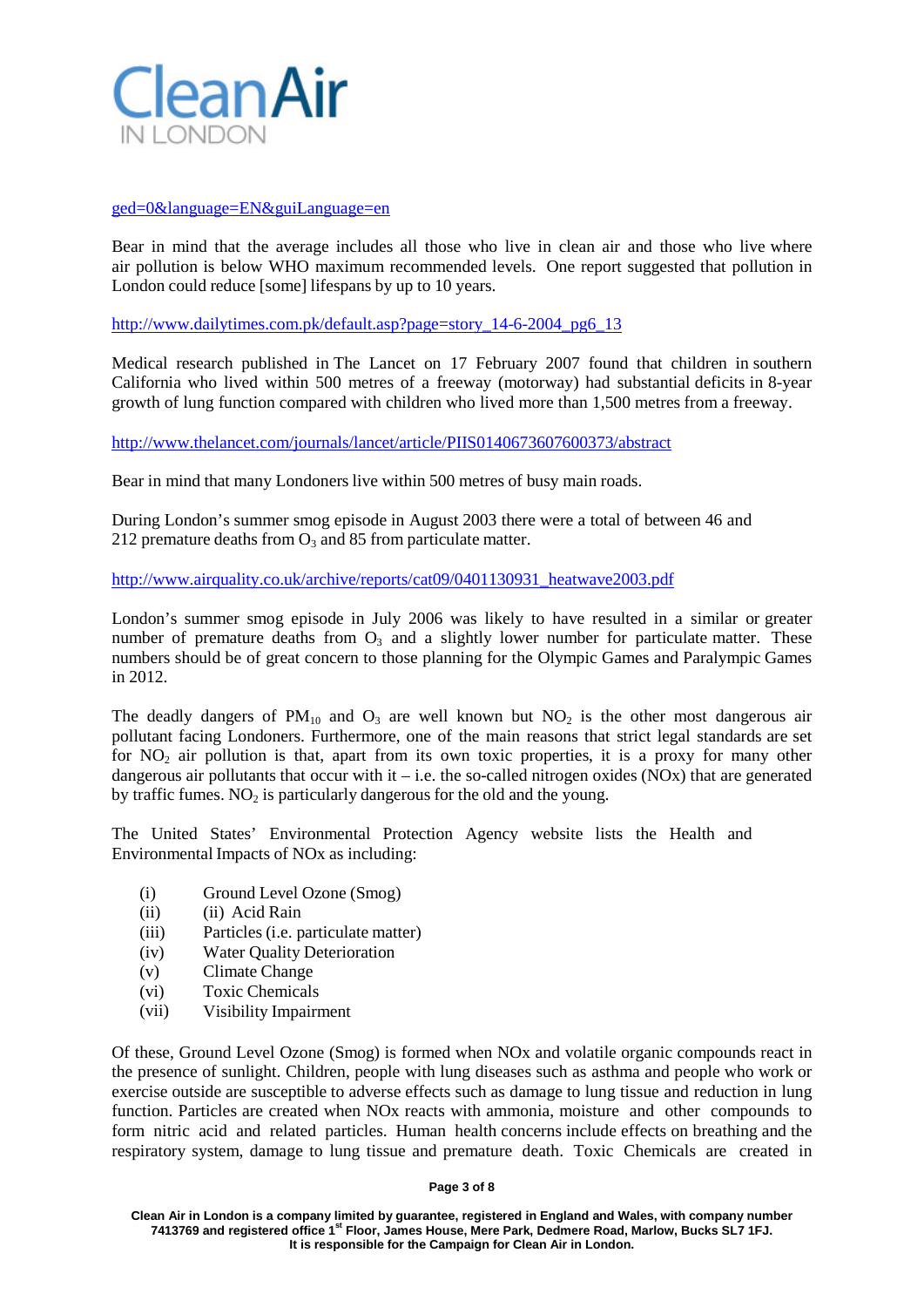

the air when NOx reacts readily with common organic chemicals and even ozone to form a wide variety of toxic products, some of which may cause biological mutations (examples include the nitrate radical, nitroarenes and nitrosamines).

In summary, air pollution is linked to: a thickening of the blood which leads to strokes and heart attacks; respiratory problems such as asthma; cancers; and other health effects.

## **What causes bad air pollution?**

The Government says that all UK breaches of the European Union's (EU's) legally binding standards for air quality (EU Limit Values) are due to road traffic.

Road transport was responsible for  $67\%$  of  $PM_{10}$  emissions and 41% of NOx emissions in London overall in 2003. It is likely that this will rise significantly near busy roads. In broad terms, road traffic causes around 50% of air pollution and over 75% of it in so called "street canyons" where high buildings close the road in (and EU Limit Values are most often breached). It is not about vehicle size in itself. Rather it is about the amount and type of fuel burnt. A small vehicle driven a lot can be as bad as a big vehicle driven a little.

The London Atmospheric Emissions Inventory (2003) has the latest data on the sources of emissions for London. It includes forecasts to 2010. An updated report is much needed:

[http://static.london.gov.uk/mayor/environment/air\\_quality/research/emissions-inventory.jsp](http://static.london.gov.uk/mayor/environment/air_quality/research/emissions-inventory.jsp)

Emissions from diesel engines are a particular problem. Like for like, EU emission standards allow diesel engines to emit some three times as much of the hazardous particulate matter and nitrogen oxides (NOx) as petrol engines. The Air Quality Expert Group (AQEG) has predicted that diesel engines may produce up to  $17\%$  less  $CO<sub>2</sub>$ , which is good for climate change, but over 65% more each of the hazardous NOx and particulate matter than petrol engines. Empirical evidence suggests however that, like for like, diesel engines for passenger cars may produce as little as  $4\%$  less  $CO_2$  but 17 times as much particulate matter and  $83\%$  more NOx than petrol vehicles. The Government has subsequently confirmed this picture, saying that the diesel NOx figures are probably too low and the HGV  $CO<sub>2</sub>$  figures too high on the basis of recent test data.

Details were given in a Ministerial answer on 25 June 2007:

[http://www.theyworkforyou.com/wrans/?id=2007-06-25e.145736.h.](http://www.theyworkforyou.com/wrans/?id=2007-06-25e.145736.h)

Diesel vehicles with Pre-Euro 1 engines may produce more than five times as much particulate matter as diesel vehicles with Euro 4 engines.

The other main sources of emissions include power stations, domestic natural gas, quarrying, construction and (outside London) agriculture. The proliferation of festival bonfires has also recently been recognised as a cause of more frequent air quality problems. Tables showing a detailed analysis of air pollution sources can be found in the AQEG's report "Air Quality and Climate Change": A UK Perspective":

<http://www.defra.gov.uk/publications/2011/04/13/pb13378-air-pollution/>

#### **Page 4 of 8**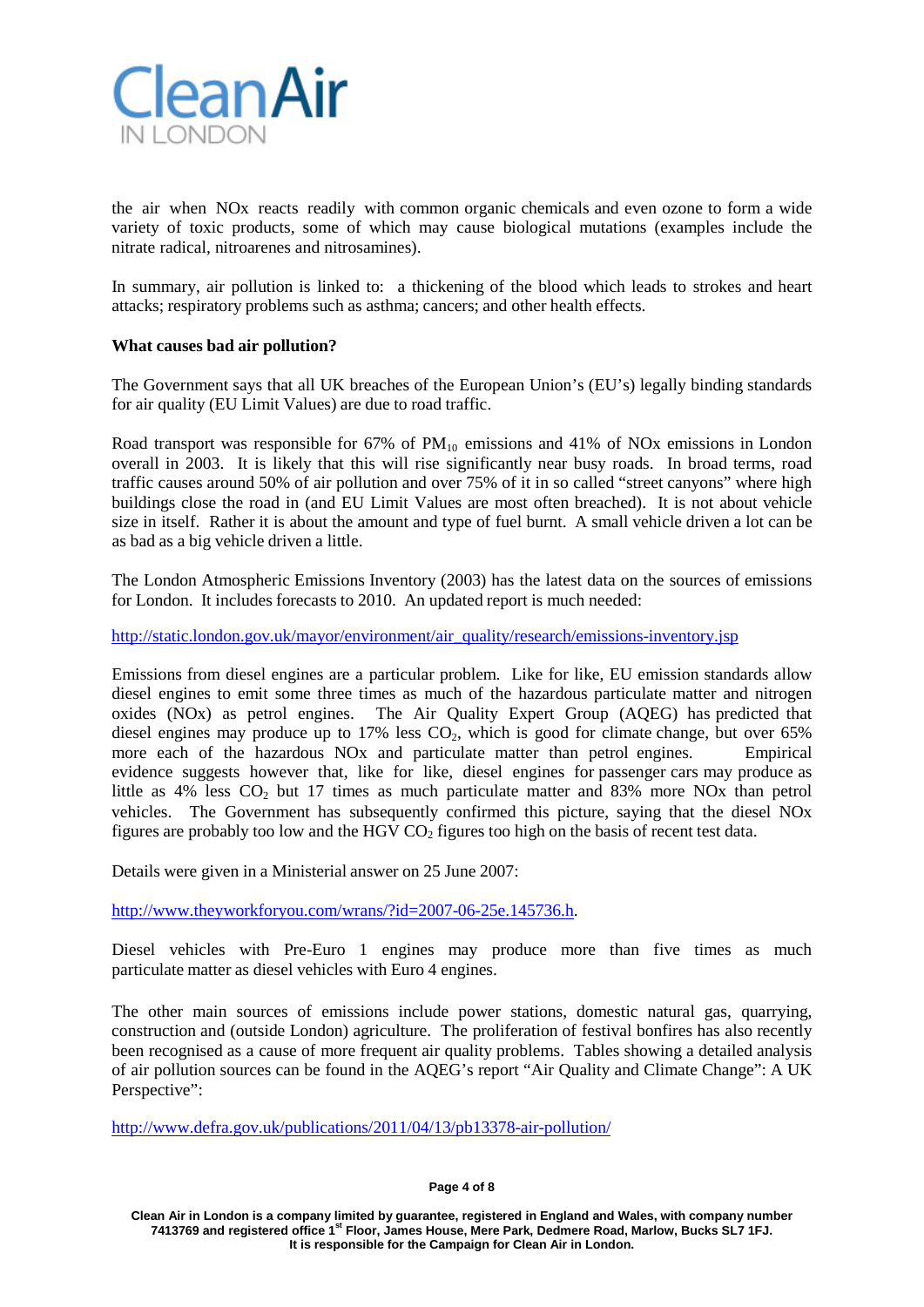

#### **What are the likely solutions?**

Lord Stern, the Intergovernmental Panel on Climate Change and the Air Quality Expert Group, sponsored by the Department for Environment, Food and Rural Affairs, have all made clear that Climate Change and Air Quality measures must be looked at together as two sides of the air pollution coin, not least to achieve cost savings.

Essentially, solutions split into two main categories:

- Non-traffic measures such as complying with the Best Practice Guidance on Demolition and Construction published jointly by the London Boroughs and the Mayor of London. Other measures needed include action to control the impact of biomass burning and micro-generation and the proliferation of festival bonfires; and
- Traffic related measures which can be split further into: Fewer and Smaller vehicles; and Cleaner vehicles. It is simplest to consider two overlapping circles: one for congestion measures and one for reducing emissions.

Measures to reduce congestion are important because vehicles typically emit half as much carbon dioxide and hazardous air pollutants at 20 miles per hour as they do at very low speeds. Road pricing is needed to reduce traffic volumes and increase speeds. CCAL considers that the Congestion Charge Zone (CCZ) is the bluntest form of road pricing (though it is clearly better than no road pricing in Central London). It would be wrong to compare just current and pre-CCZ congestion and traffic volumes for the CCZ without making allowance also for the considerable growth in vehicle kilometres in wider Greater London and the wider south east of England in the same period i.e. congestion in the CCZ would be much worse now, without it. CCAL considers though that "tag and beacon" road pricing must be offered in parallel with the CCZ so that drivers wishing to drive short distances outside busy times could do so at little or no cost. CCAL understands that such a scheme could be introduced quickly.

Measures to reduce emissions include the LEZ. The LEZ is intended to operate as a ban with escalating fines rather than as a charging mechanism. The LEZ requires vehicles to comply with Euro 3 and eventually Euro 4 emissions standards in respect of particulate matter only i.e. an older vehicle can meet the standard by fitting an appropriate particulate trap. The LEZ has no plan currently to require Euro 3 or Euro 4 standards for the emissions of nitrogen oxides. The latter point is important because CCAL considers that such a failure is evidence that the Government is not making the efforts required to satisfy the pre-conditions for a time extension from the EU Limit Values for  $NO<sub>2</sub>$  in January 2010. Euro 4 engines produce about half as much of the hazardous air pollution as Euro 3 engines. Other measures needed include a new Taxi Emissions Strategy. It is unlikely that London will be able to comply with air quality laws until, at least, old diesel vehicles are banned from the most polluted parts of the city. Already, there are many LEZs around Europe: [http://www.lowemissionzones.eu/.](http://www.lowemissionzones.eu/)

Despite much confusion on this subject, it is obvious that these two circles (i.e. congestion and emissions) must overlap to ensure an holistic approach to air pollution. For example, by excluding some vehicles the LEZ may reduce congestion. And the  $CO<sub>2</sub>$  Charge, if implemented, may reduce congestion and/or emissions. Measures to promote walking, cycling and the use of public transport clearly reduce both congestion and emissions.

Most importantly, a plan is needed for London (and the UK) that will prioritise sufficient measures that the EU Limit Values for  $PM_{10}$  and  $NO_2$  will be met by the due deadlines. There is no

#### **Page 5 of 8**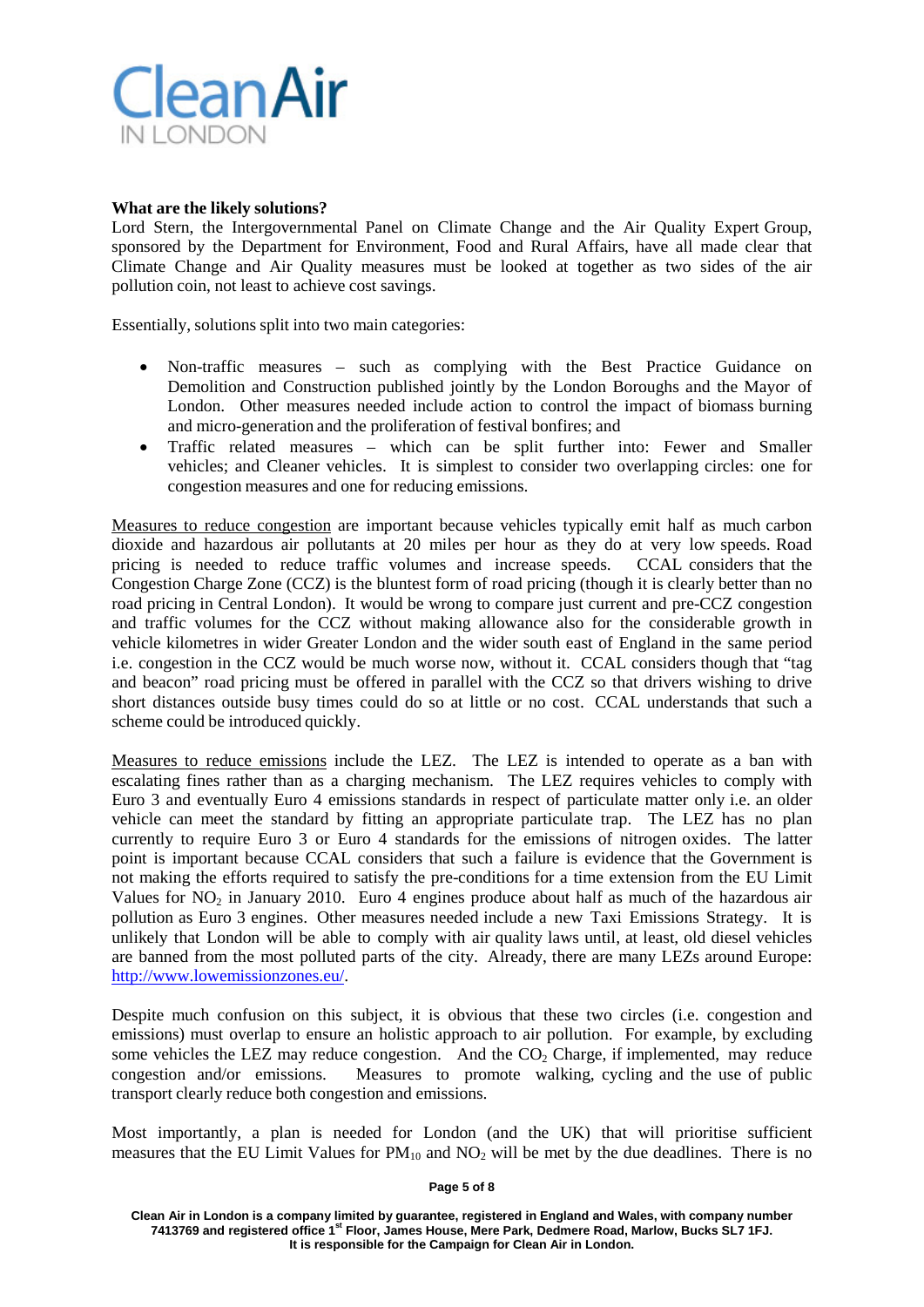

point being "busy fools" and pursuing measures that sound "good" but achieve little. The best measures will create a "tipping point" that will lead to rapid reductions in congestion and improvements in air quality. The bottom line for any air quality strategy to be credible is for it to answer the following question: "When will the AQ standards be met and how?"

It is clear that the Government has continued to hope for some "silver bullet" to resolve the air quality problem e.g. tighter emission standards for vehicles. Worse still, the Government has adopted an arbitrary cost-benefit approach instead of a compliance approach to air quality laws. Both must change: solutions will require political will and widespread behavioural change. If air quality laws cannot be complied with now, what chance is there that Climate Change Bill and EU-wide required reductions in  $CO<sub>2</sub>$  will be achieved by 2020?

## **Does the law protect us against poor air quality?**

Yes. Since 1999, European Union legislation has been in force requiring the UK, as a Member State, to achieve annual average and daily average EU Limit Values for  $PM_{10}$  (by January 2005) and annual average and hourly average EU Limit Values for  $NO<sub>2</sub>$  in London (by January 2010). These are based on WHO maximum recommended levels of air pollution. While objectives are set, there are no EU Limit Values for  $O_3$  since it is considered to be a transboundary problem (although there are other obligations for  $O_3$  e.g. on health warnings).

The EU Limit Values for  $PM_{10}$  were breached in London in 2005, 2006 and 2007. There is no plan yet to achieve the EU Limit Values for  $NO<sub>2</sub>$  by January 2010. With no derogations allowed from these legally binding obligations, the European Commission could have taken the UK to the European Court of Justice, after two written warnings, to seek enforcement and, eventually, unlimited fines for non-compliance. For details of the level of possible fines, see:

[http://ec.europa.eu/eu\\_law/infringements/infringements\\_en.htm](http://ec.europa.eu/eu_law/infringements/infringements_en.htm)

However, with many European countries joining the UK in failing to comply with EU Limit Values for  $PM_{10}$  by January 2005 and no legal framework for allowing time extensions, a new "EU Directive" for ambient air quality and cleaner air for Europe" (new AQ Directive) has been negotiated since late 2005. The new AQ Directive was finally adopted by the EU on 14 April 2008 and it will enter into force in May 2008 on the day it is published in the EU's Official Journal. See the European Commission's press release dated 14 April 2008:

<http://europa.eu/rapid/pressReleasesAction.do?reference=IP/08/570&format=HTML&aged=0> [&language=EN&guiLanguage=en](http://europa.eu/rapid/pressReleasesAction.do?reference=IP/08/570&format=HTML&aged=0)

In practice, subject to meeting certain pre-conditions, the new AQ Directive will allow Member States to apply for time extensions to meet the existing EU Limit Values for  $PM_{10}$  until mid-2011 and the existing EU Limit Values for  $NO<sub>2</sub>$  until January 2015 – provided the European Commission approves a plan that will result in these deadlines being met i.e. measures are planned that will ensure the EU Limit Values will be met (with a downward trajectory of air pollution levels with most due to be achieved by January 2012).

As far as CCAL is aware, no such plans currently exist. It plans therefore to press the European Commission later this year to grant time extensions for  $PM_{10}$  only if convincing plans are produced that will clearly result in the new deadlines being met throughout London. In respect of

#### **Page 6 of 8**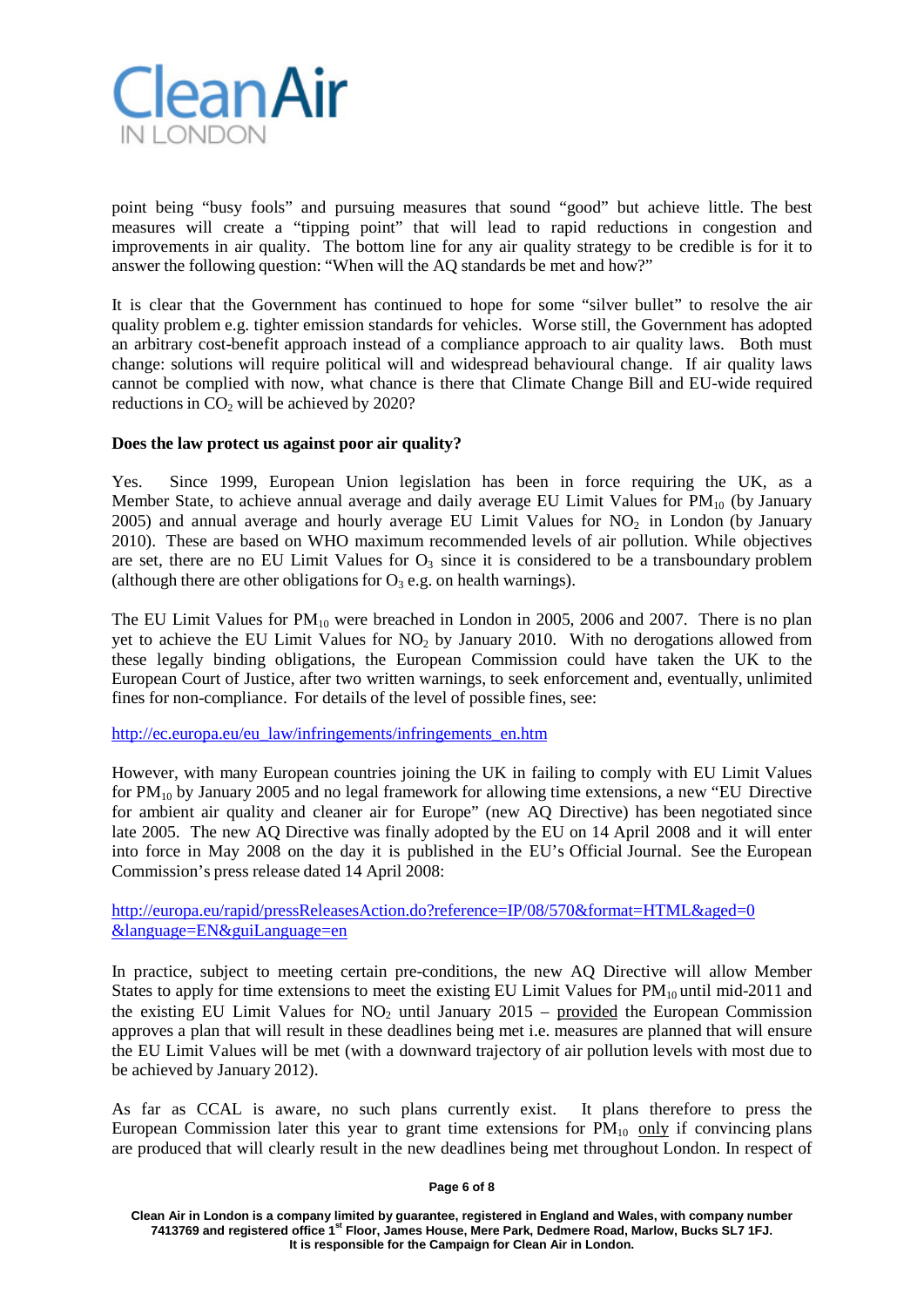

the EU Limit Values for  $NO<sub>2</sub> CCAL$  considers that the UK Government is failing to meet the preconditions that would allow it to obtain any time extension beyond January 2010. The Government has failed to develop a national strategy for the abatement of emissions of nitrogen oxides (e.g. whether for older vehicles or power stations), which would set technology and testing standards, justifying the omission on the grounds of it adopting a "technology neutral" stance. CCAL cannot see any justification for the Government having taken this stance and has already made that point formally to the European Commission.

While the new AQ Directive places the obligations on the UK as a Member State, the Government has sought to pass duties onto the Mayor of London and in turn to individual boroughs that must declare an Air Quality Management Area when it looks as though EU Limit Values are not being met.

London and the UK Government have given undertakings separately under the Host City Contract that all work necessary for the planning, construction and operation of facilities for the Olympic and Paralympic Games will be fully compliant with local, regional and national regulations, international agreements and protocols in relation to environmental protection.

Please remember that Environmental Justice should guarantee a basic human right of free access to clean air of acceptable quality. This means that individuals in air pollution hotspots have no less right to clean air than anyone else.

Please read a Campaign Update from CCAL published on 12 December 2007 titled "Conditional support for new EU air quality laws" which gives considerable detail of air quality laws, including the new AQ Directive. It explains thoroughly the significance of January 2012 as a realistic final backstop date for the Government, supported by the Mayor of London, to achieve finally and sustainably the EU Limit Values for  $NO<sub>2</sub>$  and  $PM<sub>10</sub>$  throughout London. See:

[http://cleanairinlondon.org/legal/clean-air-in-london-gives-conditional-support-to-new-eu-air-quality](http://cleanairinlondon.org/legal/clean-air-in-london-gives-conditional-support-to-new-eu-air-quality-directive/)[directive/](http://cleanairinlondon.org/legal/clean-air-in-london-gives-conditional-support-to-new-eu-air-quality-directive/)

## **Next steps**

Radical environmental action is needed urgently since just one of the many obligations of the new AQ Directive will require the UK to achieve air quality standards for  $PM_{10}$  throughout London, by mid-2011 at the latest, that were breached, in London, in each of 2005, 2006 and

2007. In the very broadest terms, air pollution near London's busiest roads must be halved before the 2012 Olympic and Paralympic Games.

We need measures that: are ambitious and anticipate the adverse impact of climate change on air pollution generally; make full use of available technologies; are cost conscious while still focussing on the need to meet legally binding deadlines; and will be implemented in a timely manner that will also give as much notice as possible of the changes coming to those affected.

The new AQ Directive establishes a clear framework for the meeting of air quality obligations. The time extension process for  $PM_{10}$  and for  $NO<sub>2</sub>$  in due course, will provide almost annual tests in the next few years of the resolve of the European Commission and the UK Government in respect of air quality and air pollution.